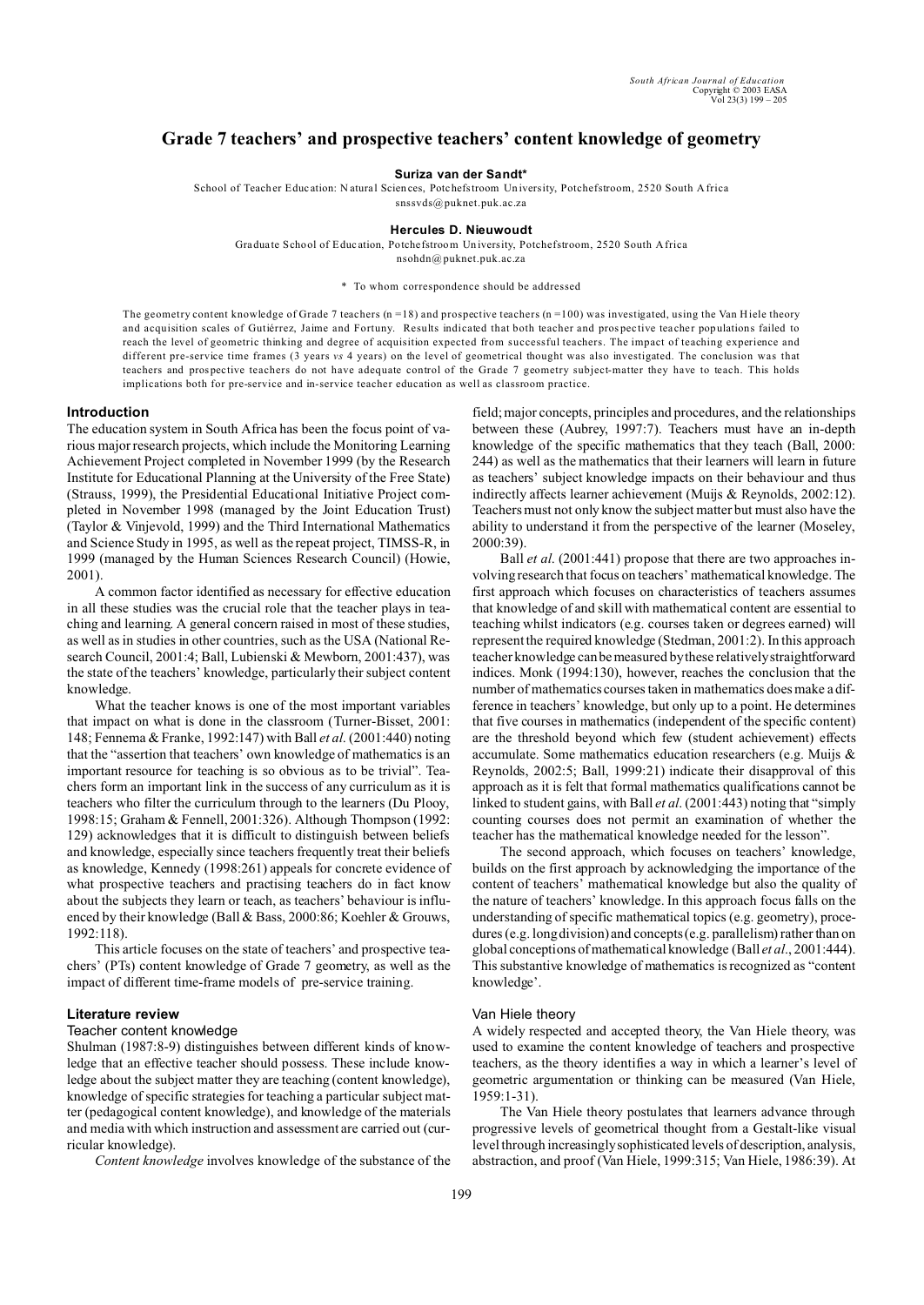the first level (Recognition) learners identify and operate on shapes and other geometric configurations according to their appearance alone (Mason, 1997:39). On the second level (Descriptive / Analytic) learners are able to recognize and explicitly characterize shapes by their properties (Van Hiele, 1986:40), but cannot recognize relationships between classes of figures (Battista, 1994:89) or even redundancies (repetitions) (Spear, 1993:393). Learners at level three (Abstract / Relational) can form abstract meaningful definitions (Mason, 1997:39), distinguish between necessary and sufficient sets of conditions for a concept, classify figures hierarchically (by ordering their properties), give informal arguments to justify their classification (Battista, 1994:89), and understand and sometimes even provide logical arguments in the geometric domain (Van Hiele, 1999:316; Clements & Battista, 1992:427). At level four (Formal Deduction) learners are able to establish theorems within an axiomatic system. They recognize the differences among undefined terms, definitions, axioms, and theorems and are capable of constructing original proofs (Clements & Battista, 1992:428). At the fifth level (Rigor / Meta-mathematical) learners reason formally about mathematical systems, understand the formal aspects of deduction (Presmeg, 1991:9), establish and compare mathematical systems (Mason, 1997:40), and reason by formally manipulating geometric statements such as axioms, definitions, and theorems.

Spear (1993:393) postulates that the first three levels identifying thinking are within the capacity of elementary school learners whilst the last two levels involve mathematical thinking typically needed in high school and tertiary courses. It stands to reason that all elementary school mathematics teachers and prospective elementary school mathematics teachers should at least attain the first three Van Hiele levels. Furthermore, it seems reasonable to expect that teachers and prospective teachers who choose mathematics either at college or university level should have completed high school with mathematics as a subject, and should therefore have obtained the formal deduction level (level four).

Gutiérrez, Jaime and Fortuny (1991:237-239) theorize that the Van Hiele geometric thought levels are not discrete and present an additional method to evaluate and identify those answers (learners provide) that denote a possible transition between levels. Answers are firstly classified according to the Van Hiele levels of thinking they reflect, by using the descriptions of the levels and secondly by assigning to one of a number of types of answers (and given a numerical weight), depending on its mathematical accuracy and how complete the solution to the activity is. Determining the average of the numerical weights of answers of a specific topic (e.g. squares) leads to a classification of the degree of acquisition (see Table 1) for that specific topic (58% average = intermediate level of acquisition for squares).

As the importance, impact and expected level of teachers' and PTs' content knowledge, including geometric thinking level attainment, have been established, the state of Grade 7 teachers' and PTs' content knowledge is also explored, with some attention to different time frame models in PTs' training.

#### **Method**

#### **Participants**

The population of teachers who participated in this study was composed of all Grade 7 mathematics teachers  $(n = 23)$  teaching at ex-Model C primary schools in five towns in North West province. Of the 23 teachers invited to participate, 18 volunteered to take part in this study. The available population of PTs consisted of all final-year education students taking mathematics as a subject in any of the seven higher education institutions in North West province of South Africa (two universities and five colleges of education). One university and one college completely withdrew from the study due to administrative difficulties at these institutions. The total population consisted of 100 PTs, of which 78 students (Institutions 1 to 3) received second language instruction and followed a 3-year college curriculum. Students at these colleges followed an integrated mathematics syllabus, consisting of 70% academic mathematics content and 30% mathematics curriculum content(Nieuwoudt, 1998:214). The 22 remaining students (Institutions 4 and 5) received first language instruction. Both institutions follow a four-year curriculum, with the university students completing a three-year degree (with mathematics on a first/second/third year level) followed by a one-year higher education diploma in which a mathematics method course is taken. The college students complete a four-year teacher's diploma with students selecting the academic mathematics course for four years, and with all students taking a compulsory methodology course for four years (Nieuwoudt, 1998:214).

All PTs involved in the study are qualified to teach Grade 7 (the first grade in the senior phase), as the curricula at the colleges prepare students for either the intermediate to senior phase (Grades 4–9) or the senior to FET phase (Grades 7–12), whilst the university prepares the students for the senior to FET phase (Grades 7–12).

#### Research design

Field study research was done where data were gathered directly from individuals and groups in their natural environment for the purpose of studying interactions, attitudes, and characteristics of individual groups. An *ex post facto* research design (Leedy, 1997:111) was used to determine the state of teachers' and PTs' knowledge of Grade 7 geometry (including their geometric thought level attainment). In this design no direct manipulation of conditions took place while investigating a possible cause-and-effect relationship (Leedy, 1997:227).

#### Instrumentation

The questionnaire that teachers and PTs had to answer investigates geometry subject knowledge. The questionnaire consists of 56 items on a variety of geometric concepts and is based on the Mayberry Test (Lewin-Pegg Version as published by Lawrie, 1998) where only questions dealing with concepts relevant to Grade 7 are incorporated into the questionnaire. This questionnaire assesses concepts (such as the parallel lines) and shapes (such as square and isosceles triangle) over the first four Van Hiele levels. In selecting the relevant items, it was found that the items from the Mayberry Test were not sufficient and therefore additional items were introduced from a test developed by the Research Unit for Mathematics Education of the University of Stellenbosch (RUMEUS) (1984). Cronbach Alpha (CA) values were calculated to determine the degree of reliability of the test items. Acceptable to high CA values were found, namely: 0.77 for level 1; 0.71 for level 2; 0.68 for level 3; and 0.56 for level 4. A CA value in excess of 0.5 indicates an acceptable degree of reliability; a value in excess of 0.7 indicates a high degree of reliability (Anastasi, 1988). The Van Hiele instrument used in this research clearly yielded reliable results for the study population.

Figure 1 shows examples of questions relating to right-angled triangles on various Van Hiele levels. The answers were evaluated according to the acquisition scales of Gutiérrez *et al*. (1991:237-239), presented in Table 1.

#### Statistical procedures

All the computations for this article were done with SAS® (SAS Institute Inc., 1999). As the populations were not random samples, inferential statistics could not be used and statistical significance (*p* values) was not applicable (Steyn, 1999:1-2; Cohen, 1988:20-27). Effect sizes were determined to indicate the practical significance between groups by using the following formula (Steyn, 1999:3):

with  $\bar{x}_1$  = mean of population group 1;  $\bar{x}_2$  = mean of population group2;  $max \sigma$  = maximum standard deviation of the two population groups. Where  $d \geq 0.2$  indicates a small effect;  $d \geq 0.5$  indicates a medium effect; and  $d \ge 0.8$  indicates a large effect. Only when  $d \ge 0.8$ , is it considered that there is a practically significant difference between groups. The results are applicable only to the study population and no generalisations will be made.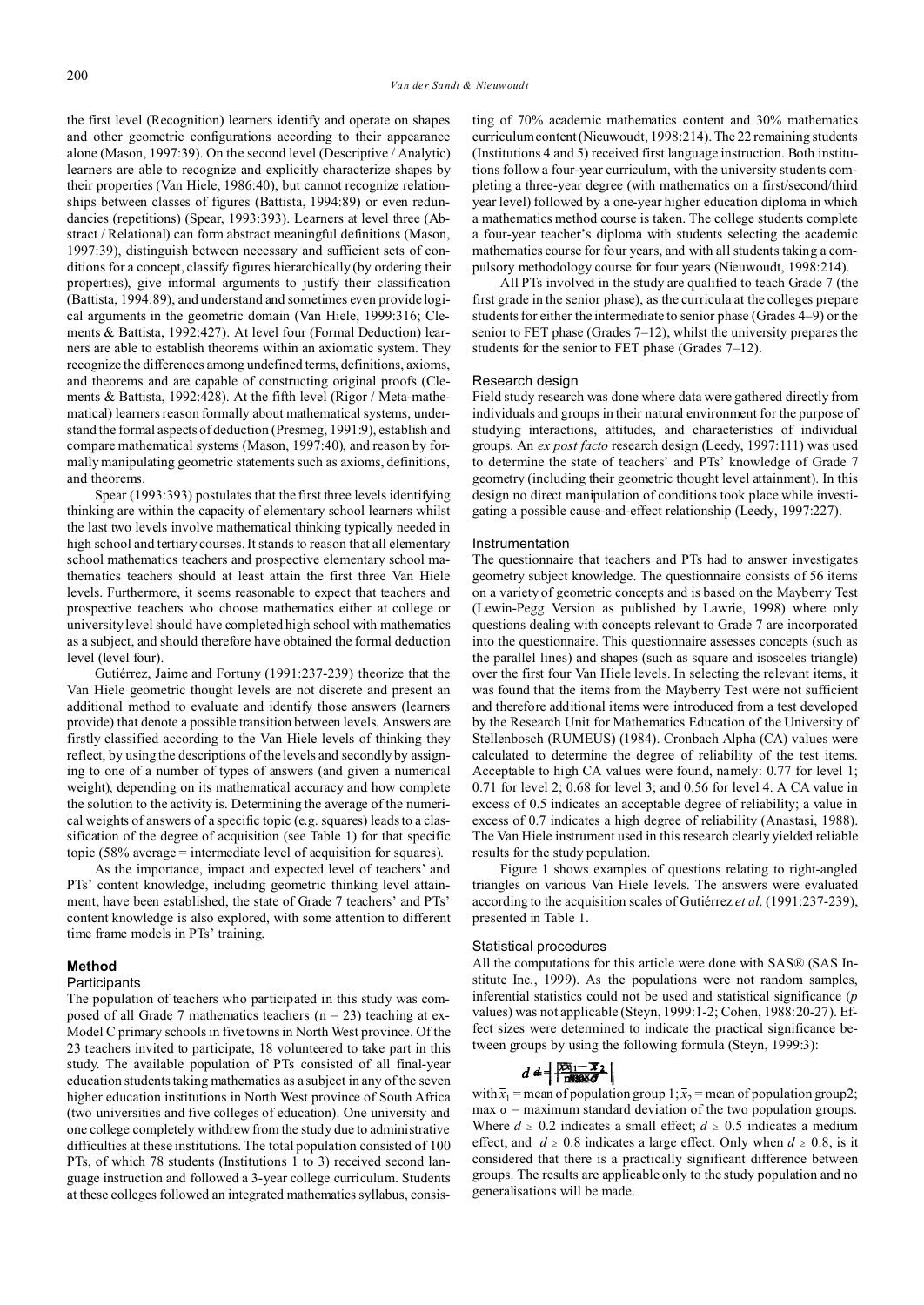

Figure 1 Examples of test items on various Van Hiele levels



Figure 2 D egrees of acquisition of teachers and prospective teachers

#### Procedure

A pilot study was conducted to refine the questionnaire in five schools with five Grade 7 teachers taking part on a voluntary basis. During this piloting phase, teachers were encouraged to comment, criticize and make suggestions regarding the questionnaires. The teachers in the pilot study noted that all items in the questionnaire were relevant and were on the correct "level" for Grade 7. They unanimously agreed that all items should remain in the final questionnaire. The teachers in the pilot study were not included in the main research project.

Grade 7 teachers participating in the final study did so voluntarily after individual meetings with each of them to discuss the aim of the study. Each of the institutions participating was visited in turn where all students taking mathematics as a subject (that would qualify them to teach senior phase mathematics) were requested to complete the questionnaire. Both population groups were visited during the final quarter of 2000.

### **Results**

In analysing the data for both Grade 7 teachers and PTs, it became clear that neither group had achieved a complete degree of acquisition (85%), even for the first level of geometric thought (see Figure 2).

The Grade 7 teachers reached only a high degree, and PTs an intermediate degree, of acquisition for the Van Hiele level 1 (Recognition). On the descriptive level (Van Hiele level 2) PTs could only manage a low degree of acquisition with teachers reaching an intermediate level. In the third Van Hiele level (Abstract), where, for example hierarchical classification of figures is expected (Battista, 1994: 89), as well as level 4 (Formal Deduction), both teachers and PTs could only reach a low degree of acquisition. The results of relevant items of the general questionnaire are included in the discussion below.

## **Discussion**

Kanes and Nisbet (1996) noted that the level of mathematics content knowledge is an important indicator of overall teacher effectiveness, whilst Meredith (1993) admitted that it is a truism that teachers require subject knowledge, but there is no agreement on what is sufficient and what is necessary subject knowledge. Considering that the quality of instruction is a function of teachers' knowledge (National Research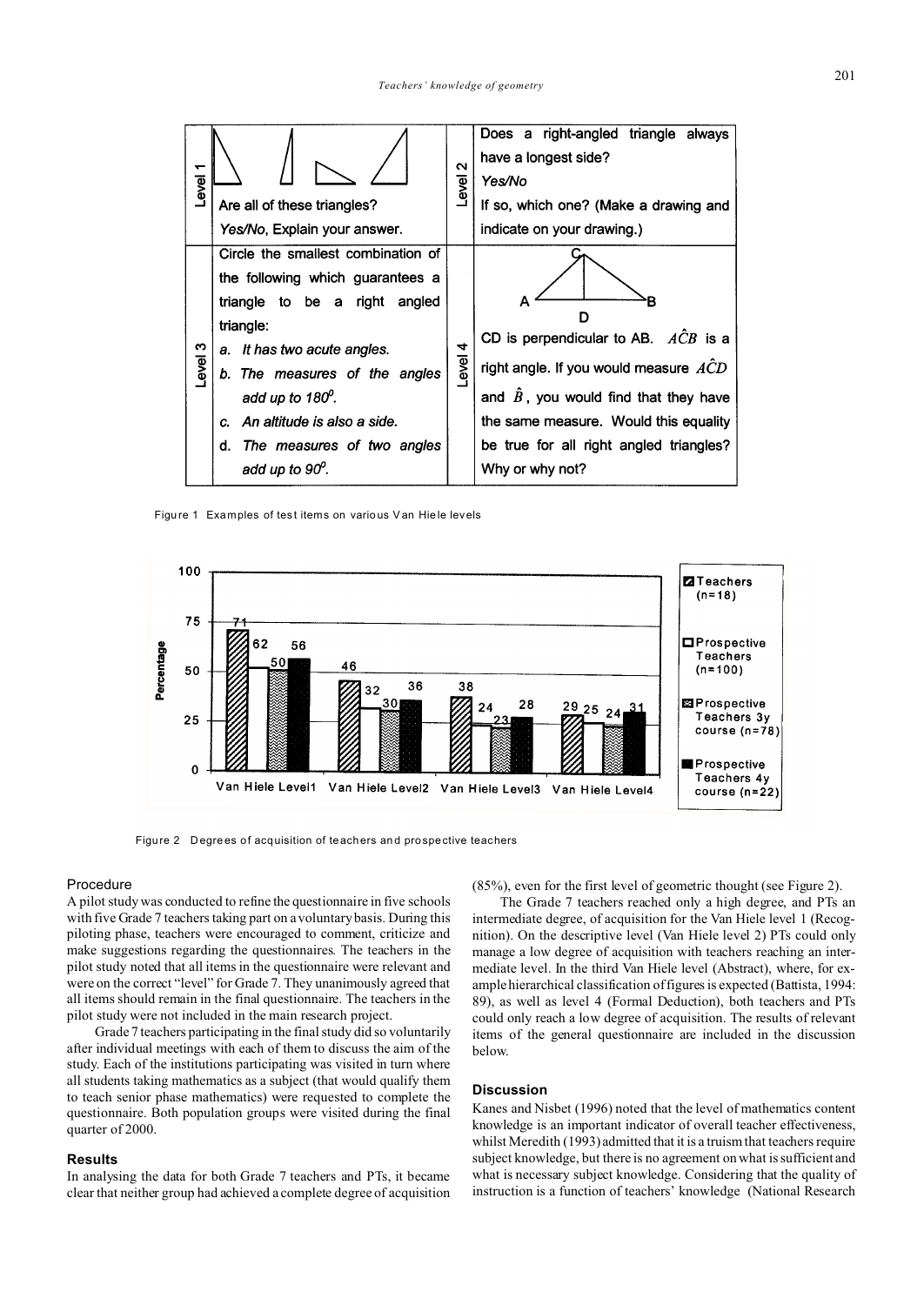a.

|                              | Answer type<br>and weight | Description                                                                                                                                                                                                                 | Degree and weight                         |              | Description                                                                                                                                                                                                                   |  |  |  |
|------------------------------|---------------------------|-----------------------------------------------------------------------------------------------------------------------------------------------------------------------------------------------------------------------------|-------------------------------------------|--------------|-------------------------------------------------------------------------------------------------------------------------------------------------------------------------------------------------------------------------------|--|--|--|
| $\mathbf{0}$<br>$\mathbf{1}$ | 0%<br>$0\%$               | No reply, or answers that cannot be categorized.<br>Answers that indicate that the learner has not<br>reached the given level but has no knowledge of<br>the lower level either.                                            | No degree of<br>acquisition               | $0 - 15\%$   | Learners are not in need or are not conscious<br>of the existence of thinking methods specific<br>to a new level                                                                                                              |  |  |  |
| 2                            | 20%                       | Answers that contain incorrect and incomplete<br>explanations, reasoning processes, or results.                                                                                                                             |                                           |              | Learners are aware of methods of thinking,<br>know their importance and try to use them.<br>These learners make some attempts to work<br>on a higher level, but have little or no success<br>due to their lack of experience. |  |  |  |
| 3                            | 25%                       | Correct but insufficiently answered to indicate that<br>the given level of reasoning has been achieved.<br>Answers contain very few explanations as well as<br>inchoate reasoning processes, or very incomplete<br>results. | Low degree<br>of acquisition              | $15 - 40\%$  |                                                                                                                                                                                                                               |  |  |  |
| $\overline{4}$               | 50%                       | Correct and incorrect answers that clearly show<br>characteristics of two consecutive Van Hiele<br>levels. Answers contain clear reasoning processes<br>and sufficient justifications.                                      | Interne diate<br>degree of<br>acquisition | $40 - 60\%$  | Learners use methods of the higher level more<br>often and with increasing accuracy but still<br>fall back on methods of a previous level.<br>Typical reasoning is marked by frequent<br>jumps between the two levels.        |  |  |  |
| 5                            | 75%                       | Answers that represent reasoning processes that<br>are complete but incorrect, or answers that reflect<br>correct reasoning but that still do not lead to the<br>solution.                                                  | High degree<br>of acquisition             | $60 - 85%$   | Characterized by progressively strengthened<br>reasoning that indicates that a learner is using                                                                                                                               |  |  |  |
| 6                            | 80%                       | Correct answers that reflect the given level of<br>reasoning that are complete or insufficiently<br>justified.                                                                                                              |                                           |              | a higher level of reasoning. Learners still<br>make some mistakes or sometimes go back to<br>the lower level.                                                                                                                 |  |  |  |
| $7\phantom{.0}$              | 100%                      | Correct, complete and sufficiently justified<br>answers that clearly reflect a given level of<br>reasoning.                                                                                                                 | Complete                                  | $85 - 100\%$ | Learners have completely mastered the new<br>level of thinking and use it without<br>difficulties.                                                                                                                            |  |  |  |

**Table 1** Answer type and deg ree of acquisition (Gutiérrez *et al.*, 1991)

# **Table 2** Effect sizes for teachers and PTs

|                | All PTs $(n = 100)$ |        |         |                | $PTs - 3$ years (n = 78) |                |                | $PTs - 4$ years $(n = 22)$ |         |         |         |         |
|----------------|---------------------|--------|---------|----------------|--------------------------|----------------|----------------|----------------------------|---------|---------|---------|---------|
|                | L1                  | L2     | L3      | L <sub>4</sub> | L1                       | L <sub>2</sub> | L <sub>3</sub> | L4                         | L1      | L2      | L3      | L4      |
| Teachers       | 1.68*               | 1.69*  | $2.40*$ | 0.39           | $2.30*$                  | $2.62*$        | $4.41*$        | $1.16*$                    | $1.79*$ | $1.00*$ | $1.15*$ | 0.13    |
| $PTs - 3$ year | $\sim$              | $\sim$ | $\sim$  | $\sim 100$     | $\sim$                   | $\sim$         | $\sim$         | $\sim$                     | 0.47    | 0.66    | $0.98*$ | $0.91*$ |

\* practically significant ( $d \ge 0.8$ )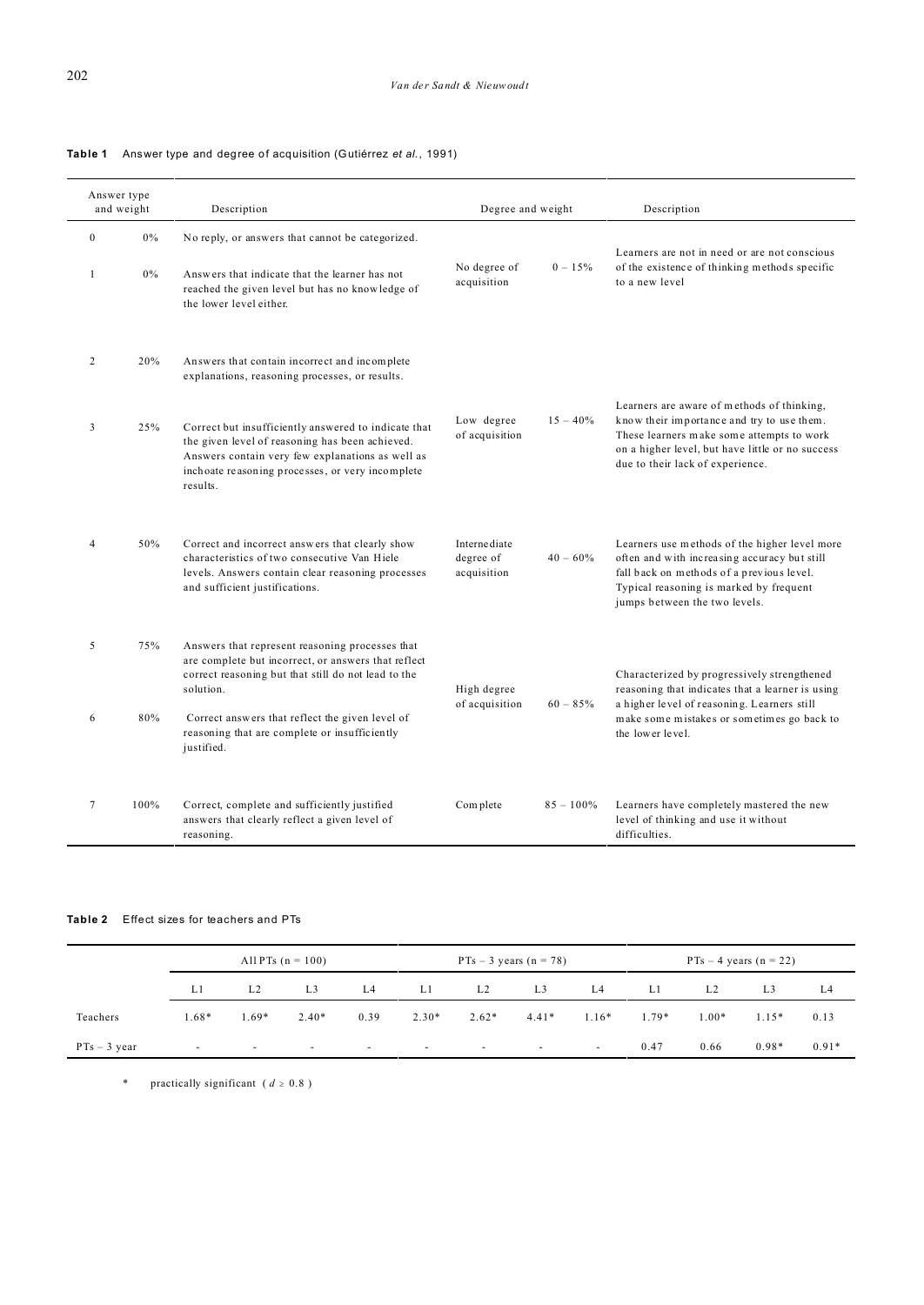Council, 2001:315), the results, as demonstrated in Figure 2, do however suggest that the current level of content knowledge attainments amongst teachers and PTs may be an issue that requires further scrutiny.

The results appear to indicate that both Grade 7 teacher and PT populations failed to reach the expected level (level four) and degree (high or complete) of acquisition expected from the learners they are to teach. This could suggest that pre-service teacher education does not adequately prepare teachers for teaching geometry.

It should however be noted that the Grade 7 teachers consistently outperformed PTs on the first, second and third Van Hiele level (see Table 2 for practical significant values). If a comparison is made between Grade 7 teachers and students following a three-year course, the differences in the level of geometric thought deliver large practical significance values on level 1, level 2, level 3, as well as level 4. The difference in respect of the level of geometric thought on level 3 is especially disconcerting as this level of thought requires (hierarchical) classification of figures (by ordering their properties) — one of the focus points of the learning outcomes of the Revised National Curriculum Statements (Department of Education, 2002:64). The effect of mathematics teaching experience of teachers on the level of geometric thought seems to be an influencing factor (in this study) as it could explain why teachers' attainment is significantly higher than the PTs'. This could verify Ormond and Cole's (1996:40) statement that true expertise in teaching any topic typically requires in-depth conceptual knowledge of the subject matter plus many years of experience teaching it. Unfortunately teaching experience in this study seems only to benefit the lower geometric thought levels to a limited degree, but this thought still remains below the expected levels and degrees of acquisition.

In comparing the two models of teacher preparation, namely, the three- and four-year options, the students receiving the four-year training consistently outperformed the students following the three-year course. These differences appear to have practical significance on level 2, level 3, as well as level 4 (see Table 2), which could lead to the conclusion that the extra year of education does positively affect content knowledge of PTs. Unfortunately the levels and degrees attained (even by the students following the four year course) still remain below the expected levels and degrees of acquisition. This result brings the relevance and level of education the PTs receive into question, but also provides evidence of the fallacy of the assumption that content knowledge is not a problem for high school teachers, who, by virtue of specialized study, "know their subjects" (Ball *et al*., 2001: 444).

Shulman (1987:5) notes that a person who presumes to teach subject matter must demonstrate knowledge of that subject matter as a prerequisite to teaching and helping learners to learn with understanding (*cf*. Ball, 1993:395). It seems reasonable to expect that teachers should be experts in the classroom (Reinke, 1997) as a depth of knowledge of the content is a prerequisite for good teaching (Von Minden, Wallis & Nardi, 1998). Quinn (1998) warns that teachers who have inadequate meaningful mathematical content knowledge often exacerbate the problems that students experience in learning mathematics, but it will also be unlikely for such teachers to be able to provide adequate explanations of concepts they do not understand (National Research Council, 2001:377).

The final and general conclusion of the study is that PTs and Grade 7 teachers are not adequately in control of the subject matter they have to teach, concurring with the findings of Stacey *et al*. (2001:222) and Reeves & Long (1998:182). This study also supports the findings of Webb *et al*. (1998:56), a South African research team, regarding the poor state of teacher knowledge of the subject matter they are to teach to learners. In the Webb *et al*. study, teachers were from previously disadvantaged communities and education systems whilst educators in this study were from previously advantaged communities and privileged education systems (both in schooling and on tertiary level). Furthermore, the findings are in agreement with Ball *et*

*al.* (2001:444) that elementary and secondary, pre-service or experienced teachers all revealed universal weakness in the understanding of basic fundamental mathematical ideas and relationships. These correlations could imply that teachers, irrespective of educational history, could currently be teaching without the necessary subject content knowledge.

If the central goal of teacher preparation and professional development is to help teachers understand the mathematics they teach (National Research Council, 2001:398), the Grade 7 teachers' and PTs' content knowledge (as reflected in this study) needs serious attention and/or renewal of both pre- and in-service training. The National Research Council (2001:373-374), however, cautions that simply taking more of the standard college or university mathematics courses does not appear to improve this situation ( see also the work of Monk, 1994). The specialized knowledge of mathematics that teachers need is different from the mathematical content contained in most college or university mathematics courses, which are primarily designed for professional use of mathematics in fields such as mathematics, science and technology (National Research Council, 2001: 375). Teachers need to make connections within and amongst their knowledge of mathematics, students and pedagogy in ways that enable them to help learners learn. The implication for teacher preparation and in-service training is that teachers need to acquire these forms of knowledge in ways that forge connections between them and are supported by the integration of mathematics, methods of teaching and psychology (*cf*. Ball, 2000:241; National Research Council, 2001: 381). The findings of this research suggest that current mathematics teacher education programmes may fail to a substantial degree in this respect. It is therefore our challenge as teacher educators to solve the question of how to create fruitful representational contexts (Ball, 1993:394) and design programmes that will result in a deep understanding of elementary mathematics (Barnett, 2001:35) from a higher standpoint, by treating elementary content in such a way that teachers gain in both pedagogical strength and knowledge of higher mathematics, including thorough knowledge of the subject matter taught in schools (*cf*. Noddings, 1999:214). We should also provide teachers and PTs with opportunities for learning subject matter that will enable them to not only know but also learn to use what they know in varied contexts of practice (*cf*. Ball, 2000:246).

Cooney (2001:9) indicates how crucial pre-service education is by noting that the role of teacher educators is to reveal and make evident the complexity of teaching and to propose alternatives for dealing with that complexity as teachers have neither the luxury, nor the resources, to experiment with or fantasize about a different school environment. With the results apparently indicating that pre-service training is not adequately preparing PTs and therefore not assisting teachers, the following recommendations could be useful for teacher educators and tertiary institutions wishing to make a meaningful contribution to the preparation of mathematics teachers.

Along-termteacher education programme is suggested (Swafford *et al*., 1999:79) that incorporates constructive learning environments that:

- 1. Enable PTs to develop knowledge of mathematics that permits the teaching of mathematics from a constructive perspective (Cooney, 1994b:16) with courses provoking PTs to confront their possible "naïve notions of teaching mathematics" (Lerman, 2001:  $48$
- 2. offer teachers and PTs an opportunity to reflect on their experience as learners of mathematics (Cooney, 2001:16; Krainer, 1999:110), but also as teachers/mentors (Fresko & Wertheim, 2001:159; Serrazina & Loureiro, 1999:57), in an environment where they experience the learning in the same way as they will be expected to work with learners (Farah-Sarkis, 1999:47);
- 3. Mapolelo (1999:724) suggests balancing mathematics content knowledge with pedagogical competency in mathematics teacher education. Swafford *et al*. (1999:79) add that enhancing PTs' content and pedagogical knowledge in combination with colla-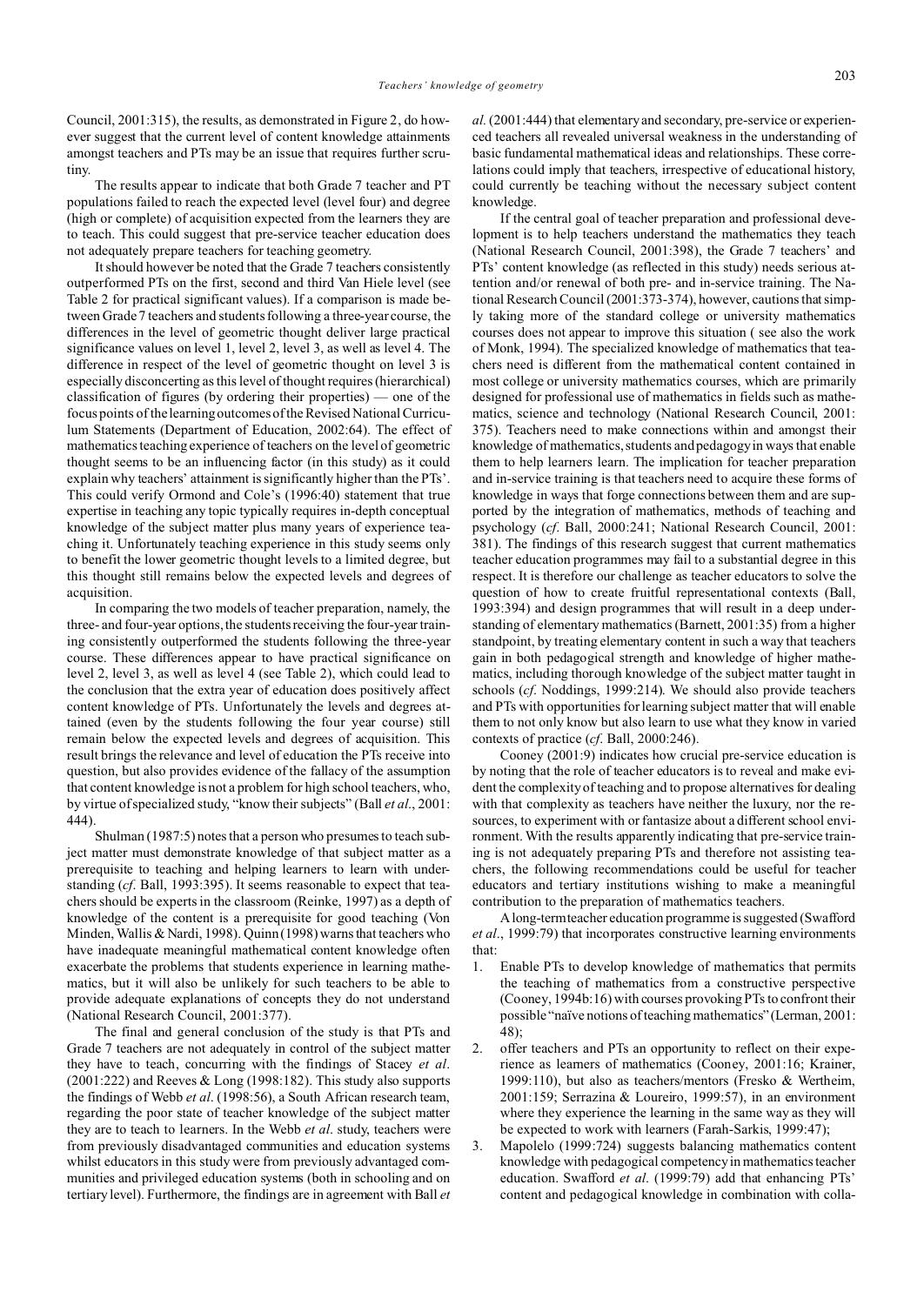oration and reflection can serve as a catalyst for change in in-structional practice;

- 4. provide a context in which teachers and PTs develop expertise in identifying and analysing the constraints they face in teaching (Farah-Sarkis, 1999:45; Cooney, 1994b:19) and explore strategies and ways to deal with those constraints (Steele, 2001:170); and
- 5. afford contexts in which PTs and teachers can gain experience in assessing learners' understanding (Cooney, 1994b:16) and learning (Mapolelo, 1999:724) of mathematics. Franke and Kazemi (2001:104) suggest that PTs are transformed from teachers into learners by listening to learners' mathematical thinking/explanations with the benefit of PTs learning about the teaching and learning of mathematics in the context of their practice.

The advantages of following a programme of this nature could include teachers being enabled to become less textbook dependent with less emphasis given to computational tasks and a focus shifting from teaching to learning (Swafford *et al*., 1999:80). By providing opportunity to apply instructional strategies and techniques (Tirosh, Stavey & Tsamir, 2001:73), teachers acquire knowledge that enables them to reflect on their own learning and knowledge base and so generate the realization for the need to relearn forgotten knowledge and gain new knowledge.

Cooney (2001:16) theorizes that the greatest moral dimension of teacher education is the challenge which enables teachers to see knowledge acquisition as power they can use to enable learners to acquire the same kind of power. If teachers are to teach according to the visions of reform, they must be convinced of the value of reform and have exposure to similar learning environments first-hand as learners (Manouchehri, 1997). This places great responsibility on the shoulders of tertiary institutions to reform teacher education by establishing a theory for their practice and by giving attention to content and pedagogy, while training teachers to be reflective problem-solving intelligent professionals (Sullivan & Mousley, 2001:162; Cooney, 2001:16).

## **Acknowledgements**

The authors thank Norma Presmeg (Illinois State University at Bloomington/Normal) and Jim Wilson and Denise Mewborn (University of Georgia at Athens) for their expert advice during the writing of this article. Also two anonymous reviewers for their constructive comments. The financial assistance of the National Research Foundation (SOSI Project; GUN:2050502, 2053491) and the Research Focus Area of the Graduate School of Education (Potchefstroom University) towards this research is acknowledged.

#### **References**

- Ana stasi A 1 988. *Psychological testing*. 6th edn. New York: Macmillan. Aub rey C 1997. *Mathematics teaching in the early years: an investigation of*
- *teachers' subject knowledge*. London: Falmer Press. Ball DL 1993. With an eye on the mathematical horizon: Dilemmas of teaching elementary sch ool ma thematics. *The elementary school journal*, 93:373-397.
- Ball DL 1999. Crossing boundaries to examine the mathematics entailed in elementary teach ing. In: Lam T (ed.). *Contempo rary mathematics*. Providen ce: American M athematical Society.
- Ball DL 2000. Bridging practices: Intertwining content and pedagogy in teaching and learn ing to teach. *Journal of teacher education*, 51:241-247.
- Ball DL & Bass H 2000. Interweaving content and pedagogy in teaching and learning to teach: Knowing and using mathematics. In: Boaler J (ed.). *Multiple perspectives on the teaching and learning of mathematics*. Westport, CT:Ablex.
- Ball DL, Lubienski ST & M ewborn DS 2001. Research on teaching mathematics: The unsolved problem of teachers' mathematical knowledge. In: Rich ardson V (ed .). *Ha ndb ook of research on teaching*. 4th edn. New York: Macmillian.
- Barn ett B 20 01. N o shortcuts to prepa ring good teachers. *Educational leadersh ip*, 58:32-36.
- Battista MT 1994. On Greeno's environmental/ model view of conceptual

domains: a sp atial/geome tric perspective. *Journal for research in mathematics education*, 25:86-99.

- Clements DH & Battista MT 1992. Geometry and spatial reasoning. In: Grouws D A (ed .). *Ha ndb ook of research on mathematics teaching and learning*. New York: Macmillian/NCTM.
- Coh en J 1988. *Statistical power analysis for the behavioural sciences*. 2nd edn. Hillsdale, NY: Lawrence Erlbaum A ssociates.
- Coon ey TJ 1994. Teacher education as an exercise in adaptation. In: Aichele DB & Coxford AF (e ds). *Professional development for teachers of mathematics*. Reston, VA: Na tional Council of Teachers of Mathem atics.
- Cooney TJ 2001. Considering the paradox es, perils, and purposes of conceptualizing teacher development. In: Lin F-L & Cooney TJ (eds). *Making sense of mathematics teacher education*. Dordrecht: Kluwer Acad emic Pub lishers.
- Du Plooy E 1 998. Ku rrikulum 2005: 'n Uitdaging vir alle wisku nde-op voeders. *Die Un ie*, 94:14-15.
- Farah-Sarkis F 1999. Inservice in Libanon. In: Jaworski B, Wood TL & Dawson S (eds). *Mathematics teacher education: critical international perspectives*. London : Falmer Press.
- Fennema E & Franke ML 1992. Teachers' knowledge and its impact. In: Grouws D A (ed .). *Ha ndb ook of research on mathematics teaching and learning*. New York: Macmillian/NCTM.
- Franke M & Kazemi E 2001. Learning to teach mathematics: focus on studen t thinking. *Theory into practice*, 40:103-109.
- Fresko B & Wertheim C 2001. M entoring by prospective teachers as prepa ration for working with children at risk. *Journal of education for teaching*, 27:149-159.
- Graham KJ & Fennell F 2001. Principles and standards for sch ool mathematics and teacher education: Preparing and empowering teachers. *School science and mathema tics*, 101:319-327.
- Gutiérrez A, Jaime A & Fortuny JM 1991. An alternative paradigm to evaluate the acquisition of the Van Hiele levels. *Journa l of research in mathematics education*, 22:237-251.
- How ie S 20 01. *Mathema tics and S cience performanc e in G rad e 8 in Sou th Africa 1998/1999: TIMSS -R 1999 South Africa*. Pretoria : Human Sc iences Research Council.
- Kanes C & Nisbet S 1996. M athematics-teachers' knowledge bases: Implications for teacher education. Asia-Pacific journal of teacher *education*, 24:15 9. Available url: EBSCOH ost: Academic Search Elite, Full display: http://www-sa.ebsco.com .
- Kennedy MM 1 998. Educational reform and subject matter knowledge. *Journa l of research in science teaching*, 35:249-263.
- Koe hler M S & Grouws D A 1992. Mathematics teaching practices and their effects. In: Grouws DA (ed.). *Ha ndb ook of research on ma thematics teaching and learning: a project of the Na tiona l Counc il of Teachers of Mathem atics*. New York: Macmillan.
- Krainer K 1999. PFL-mathematics: improving professional practice in mathem atics teaching. In: Jaworski B, Wood TL & Daw son S (eds). *Mathem atics teacher education: critical international perspectives*. London : Falmer Press.
- Lawrie C 19 98. An investigation into the assessm ent of students' Van Hiele levels of understanding geometry. Armidale: University of New England. PhD thesis.
- Leedy PD 1 997. *Pra ctical research: planning and design*. 6th edn. Upper Saddle River, NJ: Prentice -Hall.
- Lerman S 200 1. A review of research perspectives on mathematics teacher educ ation. In: Lin F-L & Coon ey TJ (eds). *Making sense of mathematics teacher education*. The Netherlands: Kluwer Academic Publishers.
- Manouchehri A 1997. School mathematics reform: Implications for mathem atics teacher prep aration. *Journal of teacher education*, 48:19 7. Available url: EBSC OHost : Academic Search Elite, Full display: http://www-sa.ebsco.com.
- Map olelo DC 1 999. Do pre-service teachers who excel in mathem atics become good mathematics teachers? *Teaching and teacher education*, 15:715-725.
- Mason M M 1 997. The Van Hiele model of geometric understanding and mathem atically talented students. *Journal for the education of the gifted*, 21:38-53.
- Meredith A 1993. Knowledge for teaching mathematics: Some student teachers' views. *Journal of education for teaching*, 19:32 5. Available url: EBSCOH ost: Academic Se arch Elite, Full display: http://www-sa.ebsco.com.
- Monk DH 1994. Subject area preparation of secondary mathematics and science teachers and student achievem ent. *Economics of education review*, 13:125-145.